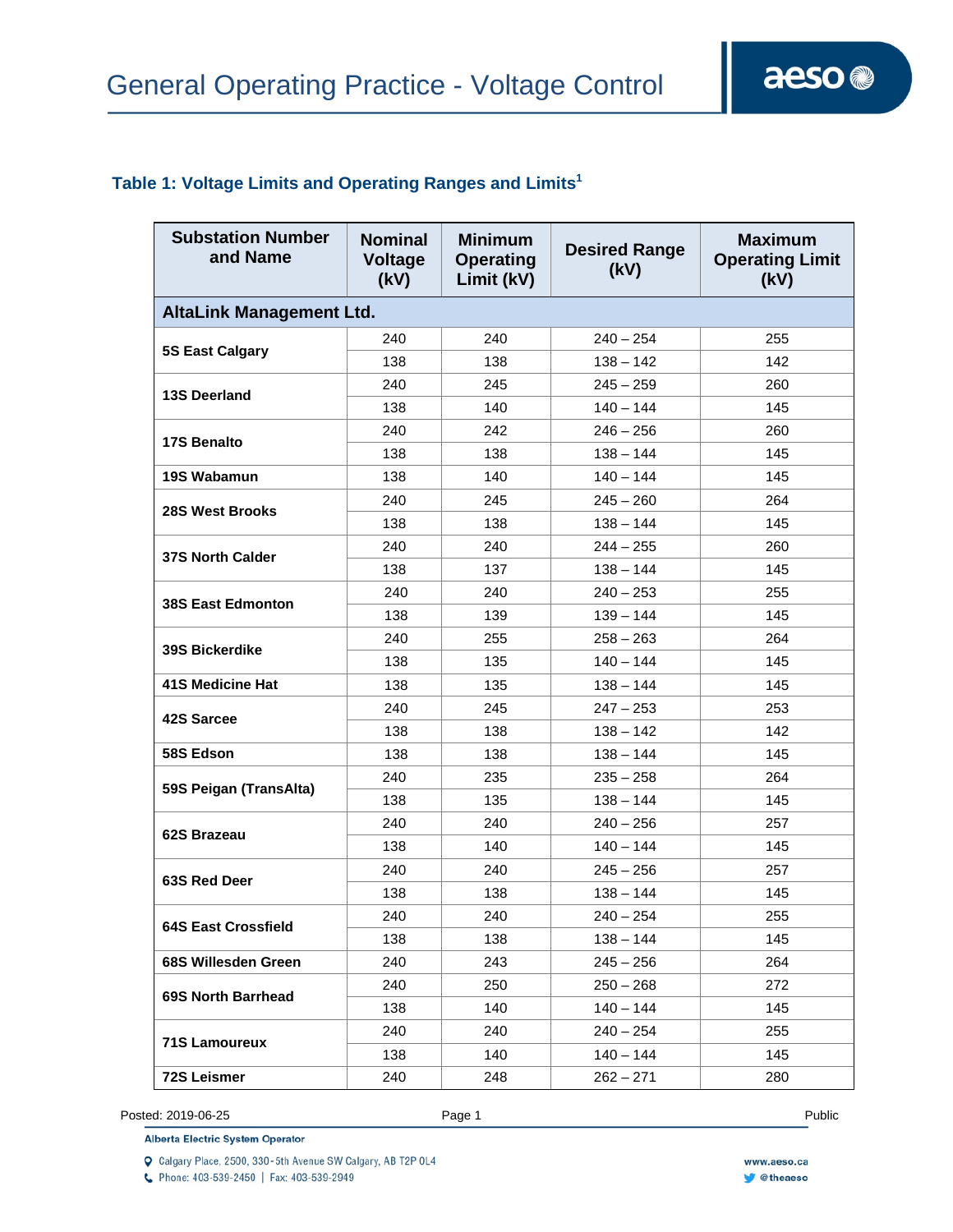## aeso

| <b>Substation Number</b><br>and Name | <b>Nominal</b><br><b>Voltage</b><br>(kV) | <b>Minimum</b><br><b>Operating</b><br>Limit (kV) | <b>Desired Range</b><br>(kV) | <b>Maximum</b><br><b>Operating Limit</b><br>(kV) |
|--------------------------------------|------------------------------------------|--------------------------------------------------|------------------------------|--------------------------------------------------|
|                                      | 144                                      | 138                                              | $140 - 146$                  | 150                                              |
|                                      | 240                                      | 246                                              | $248 - 254$                  | 264                                              |
| 74S Janet                            | 138                                      | 138                                              | $138 - 142$                  | 142                                              |
|                                      | 240                                      | 250                                              | $250 - 263$                  | 264                                              |
| 77S Sagitawah                        | 138                                      | 140                                              | $140 - 144$                  | 145                                              |
| 83S Taber                            | 138                                      | 135                                              | $138 - 144$                  | 145                                              |
|                                      | 240                                      | Left Blank <sup>2</sup>                          | $243 - 253$                  | 260                                              |
| 86S Bigstone                         | 138                                      | 135                                              | $141 - 145$                  | 145                                              |
|                                      | 240                                      | 240                                              | $240 - 256$                  | 260                                              |
| 87S Gaetz                            | 138                                      | 138                                              | $138 - 144$                  | 145                                              |
| <b>89S Ellerslie</b>                 | 500                                      | 505                                              | $520 - 540$                  | 550                                              |
|                                      | 240                                      | 243                                              | $246 - 254$                  | 255                                              |
| 102S Langdon                         | 240                                      | 250                                              | $251 - 255$                  | 258                                              |
| 118s Canmore                         | 138                                      | 139                                              | 139 - 144                    | 145                                              |
| <b>132S Ware Junction</b>            | 240                                      | 250                                              | $254 - 262$                  | 264                                              |
| 157S Lac La Biche                    | 138                                      | 138                                              | $138 - 144$                  | 145                                              |
|                                      | 240                                      | 247                                              | $247 - 260$                  | 264                                              |
| <b>163S Amoco Empress</b>            | 138                                      | 140                                              | $140 - 144$                  | 145                                              |
|                                      | 240                                      | 240                                              | 247 - 262                    | 285                                              |
| 244S Bowmanton                       | 138                                      | 138                                              | 139 - 144                    | 150                                              |
| 250P Bighorn                         | 138                                      | 135                                              | $135 - 148$                  | 150                                              |
| 267S Killarney Lake                  | 138                                      | 138                                              | $138 - 144$                  | 145                                              |
| 268S Whitecourt                      | 138                                      | 138                                              | $138 - 144$                  | 145                                              |
| 275S Jenner                          | 240                                      | 250                                              | $250 - 260$                  | 264                                              |
| 305S Acheson                         | 138                                      | 138                                              | $138 - 144$                  | 145                                              |
| 310P Sundance                        | 240                                      | 252                                              | $255 - 262$                  | 264                                              |
|                                      | 138                                      | 138                                              | $138 - 144$                  | 145                                              |
|                                      | 500                                      | 512                                              | $520 - 540$                  | 550                                              |
| 320P Keephills                       | 240                                      | 248                                              | $250 - 258$                  | 260                                              |
|                                      | 138                                      | 138                                              | $138 - 144$                  | 145                                              |
| 321S Al Rothbauer                    | 138                                      | 135                                              | $138 - 144$                  | 145                                              |
| 370S North Lethbridge                | 240                                      | 235                                              | $240 - 260$                  | 264                                              |
|                                      | 138                                      | 135                                              | $138 - 144$                  | 145                                              |
| 377S Hardisty                        | 138                                      | 140                                              | $140 - 144$                  | 145                                              |
| 391S Balzac                          | 138                                      | 136                                              | $138 - 144$                  | 145                                              |
| 394S Empress                         | 138                                      | 138                                              | $138 - 144$                  | 145                                              |
| 396S Pincher Creek                   | 138                                      | 138                                              | $138 - 144$                  | 145                                              |
| 520s Bennett                         | 500                                      | 510                                              | $510 - 535$                  | 540                                              |
| 523S Bullshead                       | 138                                      | 135                                              | $138 - 144$                  | 145                                              |
| 535S Joffre                          | 138                                      | 138                                              | $138 - 142$                  | 142                                              |
| 602S Cold Creek                      | 138                                      | 136                                              | 137-148                      | 149                                              |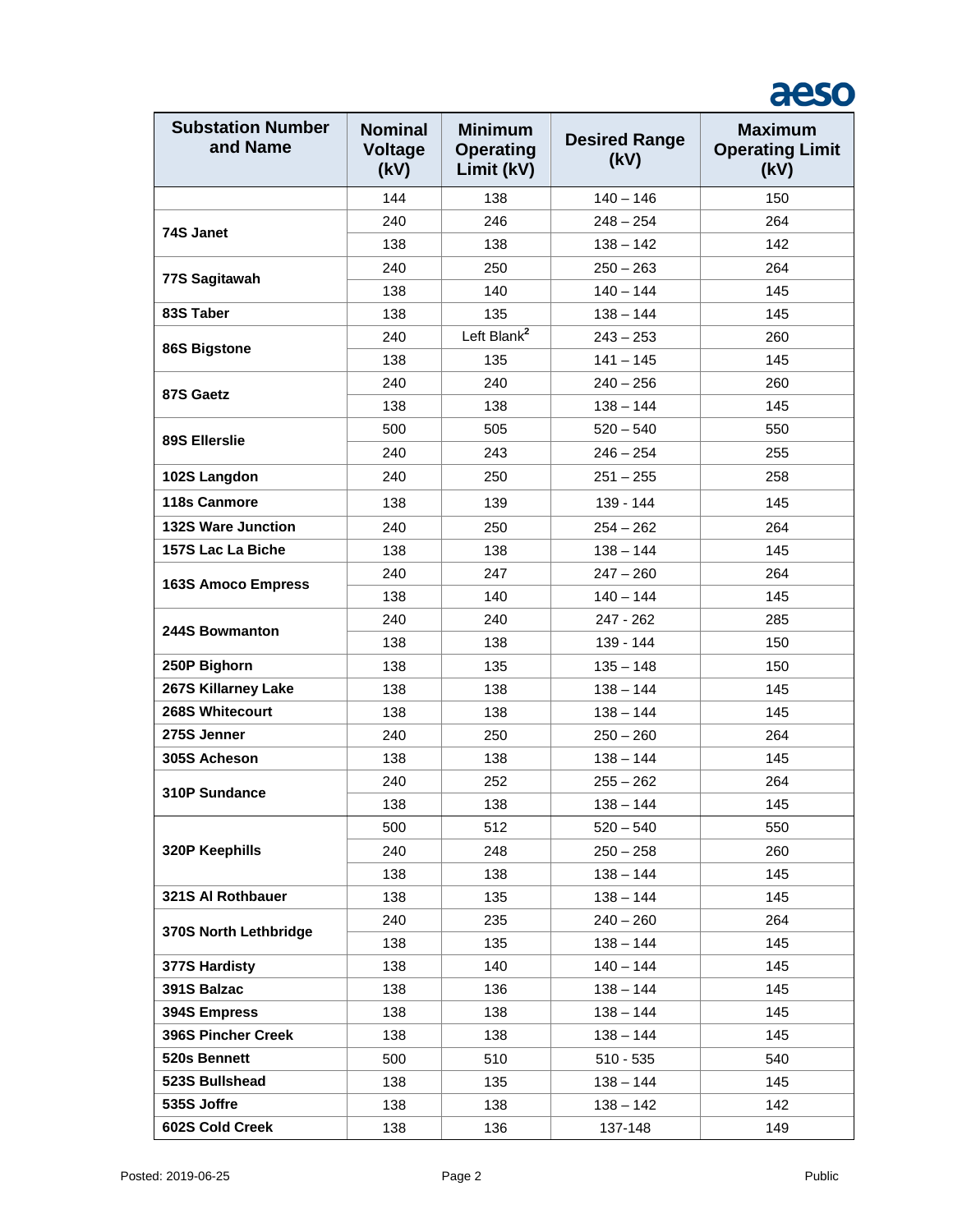#### **Substation Number and Name Nominal Voltage (kV) Minimum Operating Limit (kV) Desired Range (kV) Maximum Operating Limit (kV) 648S Metiskow**  240 250 250 – 260 260 138 140 140 - 144 145 **ATCO Electric Ltd. 700S Bonnyville** 144 133 146 – 153 155 **715S Leming Lake** 144 136 145 – 150 155 **716S Lloydminster**  $\begin{array}{|c|c|c|c|c|} \hline \end{array}$  144 | 130 | 140 – 150 | 151 **722S Crystal Lake**  $\begin{array}{|c|c|c|c|c|} \hline \end{array}$  144 138 146 – 152 155 **730S Rycroft** 144 131 138 – 152 155 **732S Mitsue**  240 245 258 – 267 275 144 | 141 | 146 – 151 | 155 **740S H.R. Milner** 144 138 145 – 149 151 **743S Sarah Lake** 144 143 145 – 148 152 **749S Flyingshot Lake**  $\begin{array}{|c|c|c|c|c|} \hline \end{array}$  144 137 145 – 151 155 **751S Hill** 144 130 140 – 150 151 **755S Cordel** 240 253 254 – 257 260 **757S Battle River**  144 130 146 – 150 152 **766S Nevis**  240 246 248 – 255 265 144 | 130 | 148 – 152 | 155 **767S Oyen** 144 130 141 – 148 152 **780S Lubicon** 144 143 147 – 151 155 **786S High Level** 144 142 144 – 150 155 **788S Hotchkiss** 144 143 150 – 154 155 **789S Keg River** 144 144 148 – 152 155 **790S Poplar Hill** 144 143 149 – 152 155 **791S Rainbow Lake** 144 145 148 – 148 155 **793S West Peace River**  $\begin{array}{|c|c|c|c|c|} \hline \end{array}$  144 145 150 – 153 155 155 **800S Friedenstal** 144 142 148 – 153 155 **801S Anderson**  240 255 257 – 262 275 144 145 148 – 151 155 **809S Louise Creek**  240 249 260 – 268 275 144 | 138 | 146 – 149 | 155 **811S Clairmont Lake**  $\begin{array}{|c|c|c|c|c|} \hline \end{array}$  139 148 – 153 155 **813S Little Smoky**  240 256 261 – 265 275 144 147 149 – 151 155 **815S Goodfare** 144 142 149 – 153 155 **825S Whitefish Lake** 240 234 250 - 264 275 **826S Marguerite Lake**  240 229 248 – 265 275 144 134 141 – 154 155 **827S Cranberry Lake** | 144 | 135 | 147 – 151 | 155 **834S Wesley Creek**  240 259 265 – 270 275 144 | 142 | 149 - 152 | 155

aeso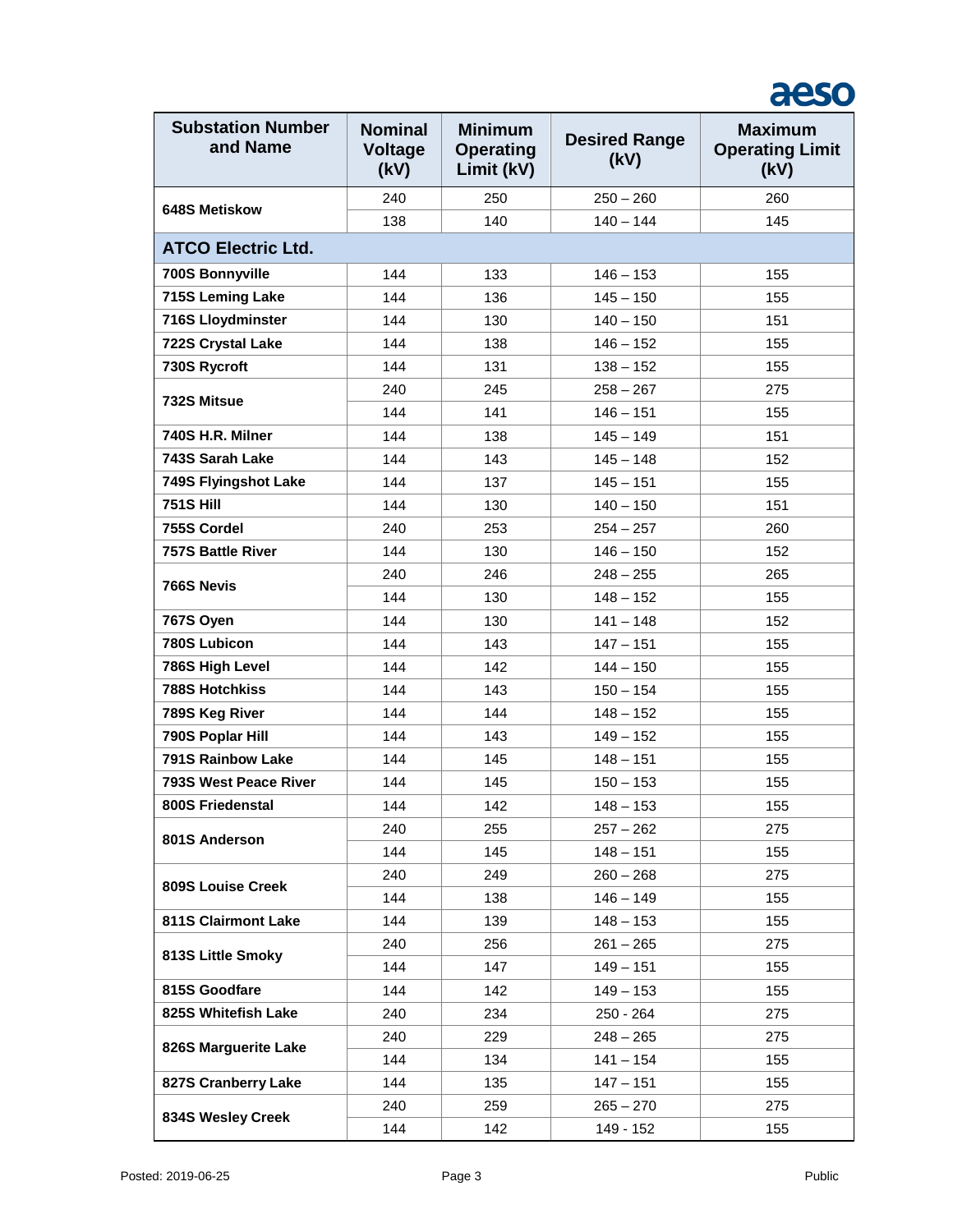## aeso

| <b>Substation Number</b><br>and Name              | <b>Nominal</b><br><b>Voltage</b><br>(kV) | <b>Minimum</b><br><b>Operating</b><br>Limit (kV) | <b>Desired Range</b><br>(kV) | <b>Maximum</b><br><b>Operating Limit</b><br>(kV) |  |
|---------------------------------------------------|------------------------------------------|--------------------------------------------------|------------------------------|--------------------------------------------------|--|
| 840S McNeill                                      | 230                                      | 219                                              | $231 - 248$                  | 248                                              |  |
|                                                   | 138                                      | 133                                              | $135 - 142$                  | 144                                              |  |
| 845S Big Mountain                                 | 144                                      | 137                                              | $144 - 150$                  | 155                                              |  |
| 848S Ruth Lake                                    | 240                                      | 259                                              | 262-270                      | 275                                              |  |
|                                                   | 144                                      | 130                                              | $143 - 153$                  | 155                                              |  |
| 885S McMillian                                    | 240                                      | 235                                              | $260 - 275$                  | 275                                              |  |
|                                                   | 144                                      | 131                                              | $148 - 154$                  | 155                                              |  |
| 888S Dover                                        | 240                                      | 257                                              | $262 - 271$                  | 275                                              |  |
| 898S Heart Lake                                   | 240                                      | 234                                              | $255 - 268$                  | 275                                              |  |
|                                                   | 144                                      | 138                                              | $140 - 145$                  | 152                                              |  |
| 939S Livock                                       | 500                                      | 518                                              | 522-543                      | 550                                              |  |
|                                                   | 240                                      | 242                                              | 251-276                      | 286                                              |  |
| 951SThickwood                                     | 500                                      | 517                                              | 522-544                      | 550                                              |  |
|                                                   | 240                                      | 258                                              | 263-270                      | 275                                              |  |
| 977S Salt Creek                                   | 240                                      | 248                                              | $262 - 270$                  | 275                                              |  |
|                                                   | 144                                      | 130                                              | $141 - 153$                  | 155                                              |  |
| <b>ENMAX</b>                                      |                                          |                                                  |                              |                                                  |  |
| SS <sub>9</sub>                                   | 138                                      | 136                                              | $138 - 142$                  | 143                                              |  |
| <b>SS13</b>                                       | 138                                      | 136                                              | $138 - 142$                  | 143                                              |  |
| <b>SS21</b>                                       | 138                                      | 136                                              | $138 - 142$                  | 143                                              |  |
| <b>SS31</b>                                       | 138                                      | 136                                              | $138 - 142$                  | 143                                              |  |
| <b>SS41</b>                                       | 138                                      | 136                                              | $138 - 142$                  | 143                                              |  |
| <b>SS162 Beddington</b>                           | 240                                      | 239                                              | $242 - 255$                  | 256                                              |  |
|                                                   | 138                                      | 138                                              | $142 - 144$                  | 145                                              |  |
| <b>EPCOR Distribution &amp; Transmission Inc.</b> |                                          |                                                  |                              |                                                  |  |
| <b>52S East Industrial</b>                        | 240                                      | 240                                              | $245 - 254$                  | 255                                              |  |
| 557S Castledown                                   | 240                                      | 240                                              | $245 - 254$                  | 255                                              |  |
| 665S Dome                                         | 240                                      | 240                                              | $245 - 254$                  | 255                                              |  |
| 803S Lambton                                      | 240                                      | 240                                              | $245 - 254$                  | 255                                              |  |
| 805S Jasper Terminal                              | 240                                      | 240                                              | $245 - 254$                  | 255                                              |  |
| 816S Petrolia                                     | 240                                      | 240                                              | $245 - 254$                  | 255                                              |  |
| 987S Clover Bar                                   | 240                                      | 240                                              | $245 - 254$                  | 255                                              |  |
| 814S Bellamy Terminal                             | 240                                      | Left Blank <sup>2</sup>                          | Left Blank <sup>2</sup>      | 255                                              |  |
|                                                   | 500                                      | 518                                              | $525 - 540$                  | 550                                              |  |
| Genesee 330P                                      | 138                                      | 124                                              | $124 - 152$                  | 152                                              |  |

#### **Note:**

- 1. The AESO's Operations Coordination group may establish temporary limits with the owners of transmission facilities to accommodate outages.
- 2. Intentionally left blank. The 240 kV system is operated as required to maintain the 138 kV voltage within operating limits.